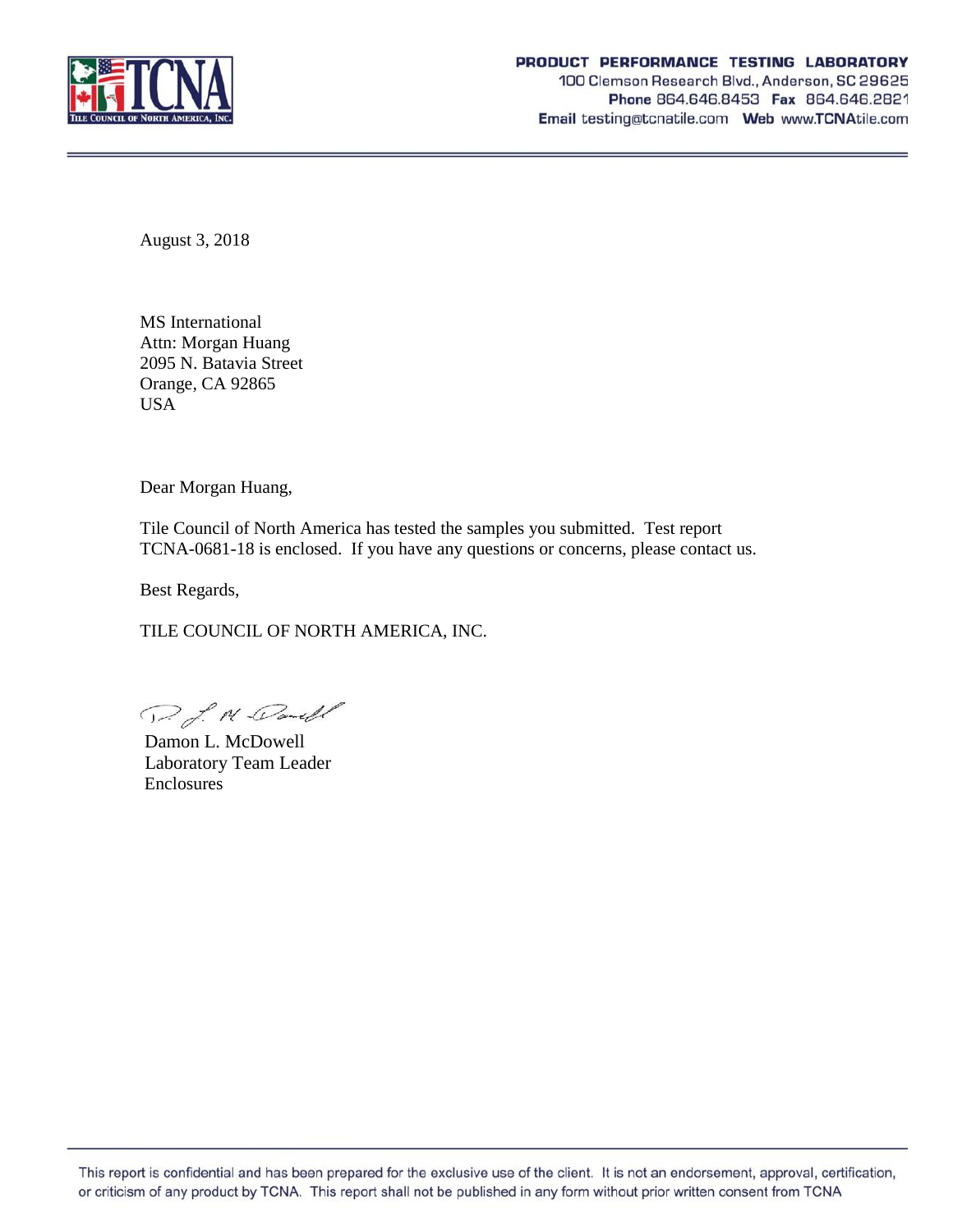

#### **TCNA TEST REPORT NUMBER: TCNA-0681-18 PAGE:** 1 **OF** 4

# **TEST REQUESTED BY: MS International**

### **TEST METHOD: ANSI A137.1-2017 Section 9.6.1: "Wet Dynamic Coefficient of Friction (DCOF)"**

Informal Test Method Description: This test method covers the measurement of dynamic coefficient of friction of ceramic tile or other surfaces under the wet condition using the BOT 3000 device.

This summary is provided for the reader's convenience and is not a complete description of the method. See ANSI A137.1 Section 9.6.1 for all method details and information.

| <b>TEST SUBJECT MATERIAL:</b> | Identified by client as: "Livingstyle 2cm Paver" |  |
|-------------------------------|--------------------------------------------------|--|
|                               | Approximate Size as Received: 12 x12             |  |
|                               | Product Color: Not Provided                      |  |
|                               |                                                  |  |

### **TEST DATE:** 8/2/2018

### **TEST PROCEDURE NOTES:**

- Sample Prep: None
- The tiles were cleaned with Bona: Stone, Tile & Laminate Floor Cleaner prior to testing.
- Three (3) pieces of tile were tested in all four directions with 10 long measurements.
- The SBR sensor was verified using a standard tile prior to testing. The DCOF measurement on the standard tile was 0.29, within the required range.
- Testing was performed under wet conditions using 0.05% SLS water
- Testing was conducted under laboratory conditions at approximately 70°F and 50% relative humidity using a calibrated BOT 3000E device (calibration due: 8/30/2018).
- After testing the SBR sensor was verified again according to the procedure. The DCOF measurement on the standard tile after testing was 0.31, within the required range.

## **TEST RESULTS:**

**Direction Tile 1 Tile 2 Tile 3** Direction 1 |  $0.68$  |  $0.72$  |  $0.71$ Direction 2 |  $0.75$  |  $0.80$  |  $0.79$ Direction 3 |  $0.79$  |  $0.83$  |  $0.83$ Direction 4  $\vert 0.81 \vert 0.85 \vert 0.82$ **Average** 0.76 0.80 0.79

The individual and average DCOF data for each tile were as follows:



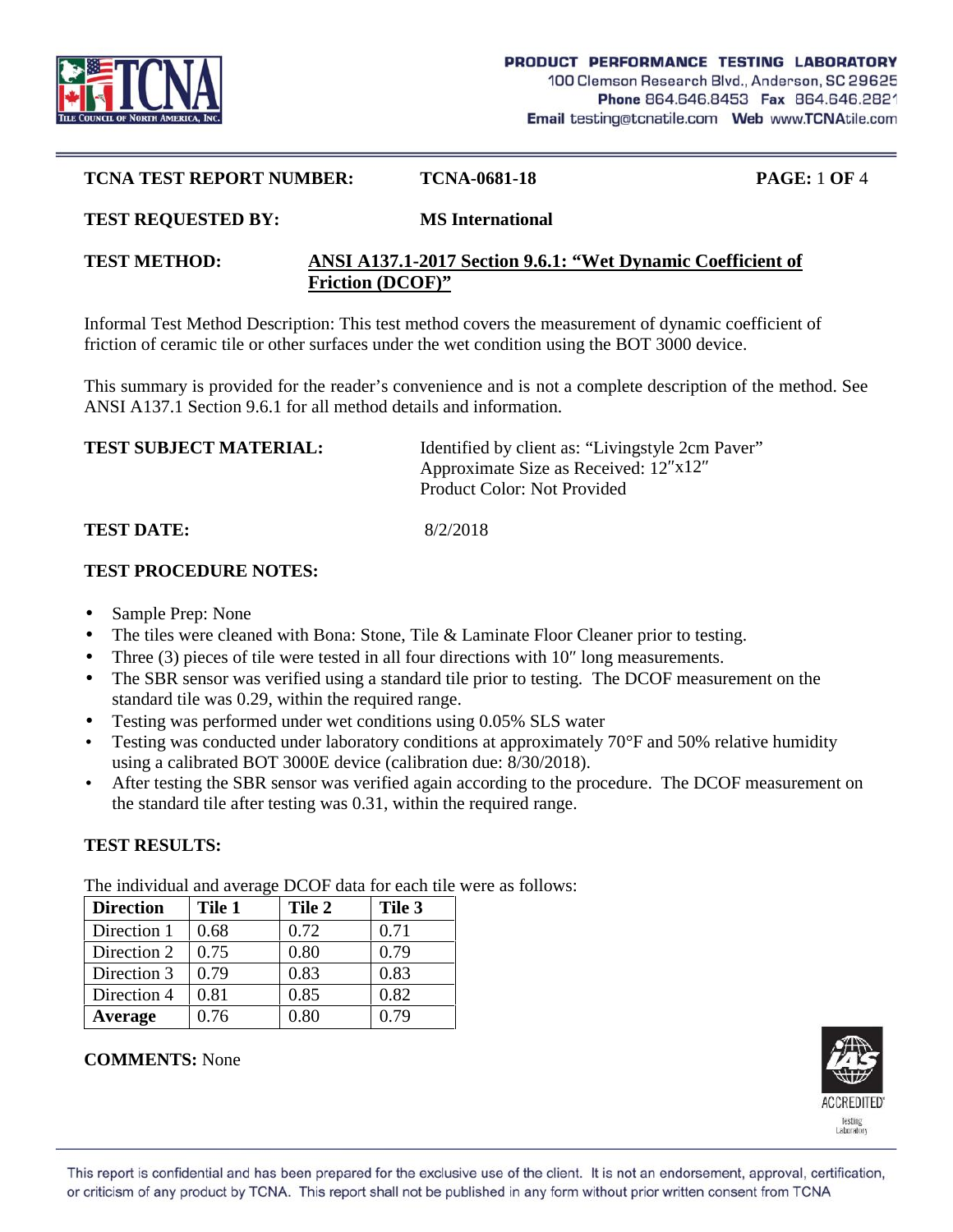

| <b>TCNA TEST REPORT NUMBER:</b> | TCNA-0681-18                                                                           | PAGE: 2 OF 4 |
|---------------------------------|----------------------------------------------------------------------------------------|--------------|
| <b>TEST REQUESTED BY:</b>       | <b>MS</b> International                                                                |              |
| <b>TEST SUBJECT MATERIAL:</b>   | Identified by client as: "Livingstyle 2cm Paver"                                       |              |
| <b>TEST METHOD:</b>             | ANSI A137.1-2017 Section 9.6.1: "Wet Dynamic Coefficient of<br><b>Friction (DCOF)"</b> |              |

### **IMAGE OF PRODUCT TESTED:**





This report is confidential and has been prepared for the exclusive use of the client. It is not an endorsement, approval, certification, or criticism of any product by TCNA. This report shall not be published in any form without prior written consent from TCNA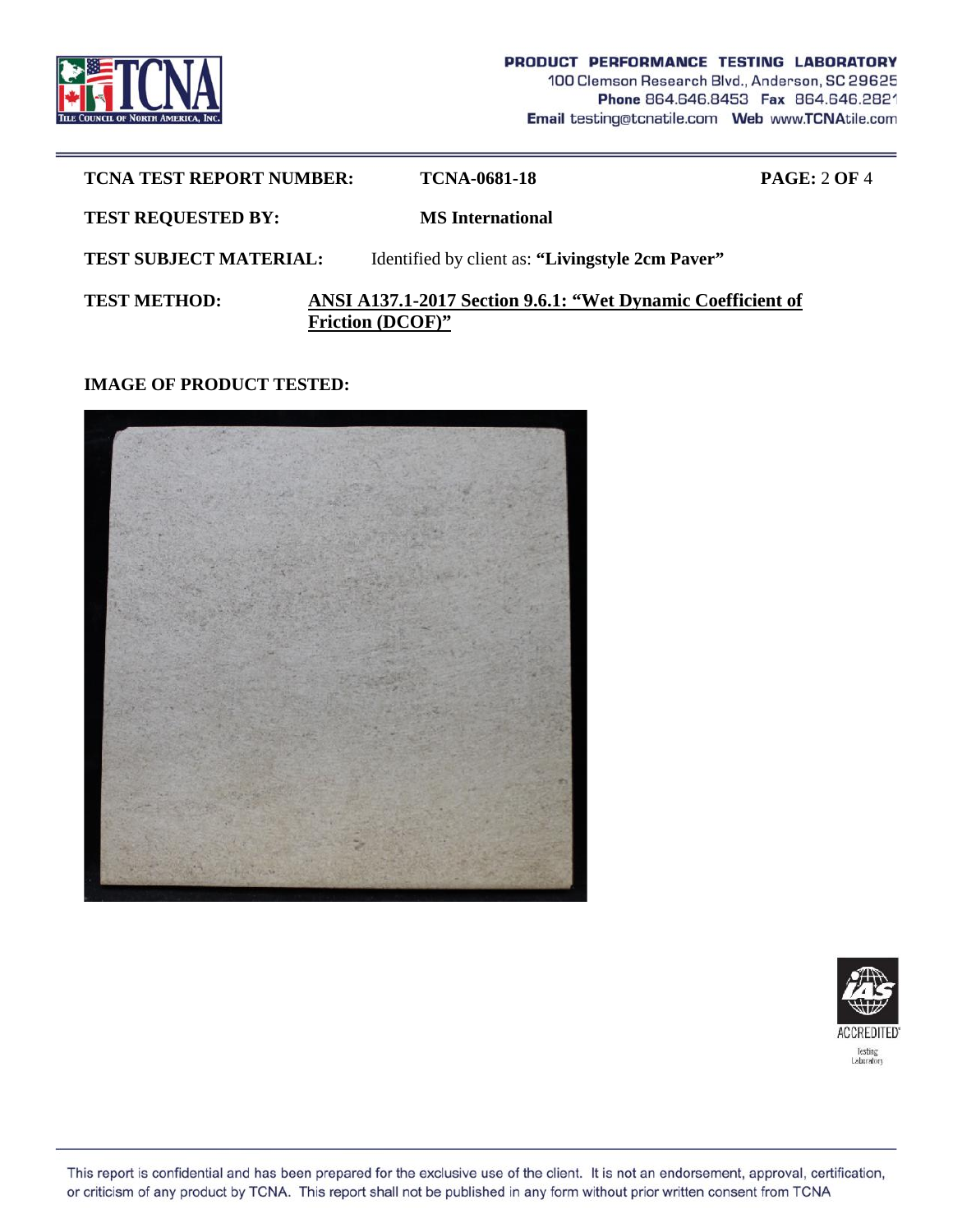

| <b>TCNA TEST REPORT NUMBER:</b> | TCNA-0681-18                                                                           | <b>PAGE: 3 OF 4</b> |
|---------------------------------|----------------------------------------------------------------------------------------|---------------------|
| <b>TEST REQUESTED BY:</b>       | <b>MS</b> International                                                                |                     |
| <b>TEST SUBJECT MATERIAL:</b>   | Identified by client as: "Livingstyle 2cm Paver"                                       |                     |
| <b>TEST METHOD:</b>             | ANSI A137.1-2017 Section 9.6.1: "Wet Dynamic Coefficient of<br><b>Friction (DCOF)"</b> |                     |

### **ANSI SPECIFICATIONS:**

According to the ANSI A137.1 standard for ceramic tile, "Unless otherwise specified, tiles suitable for level interior spaces expected to be walked upon when wet shall have a wet DCOF of 0.42 or greater when tested using SLS solution as per the procedure in section 9.6.1. However, tiles with a DCOF of 0.42 or greater are not necessarily suitable for all projects. The specifier shall determine tiles appropriate for specific project conditions, considering by way of example, but not in limitation, type of use, traffic, expected contaminants, expected maintenance, expected wear, and manufacturers' guidelines and recommendations."

This paragraph is excerpted from Section 6.2.2.1.10 of the standard. For the complete section, including necessary information for specifiers, this section can be viewed and downloaded at no cost at http://www.tcnatile.com/images/pdfs/COF\_excerpt\_from\_ANSI\_A137.1-2012\_release\_date\_November\_2012.pdf

## **DISCLAIMER AND LIMITATION OF LIABILITY**

This report is provided for the sole use of the client and no one else. It is intended for professional use by a knowledgeable professional. If published by the client, it must be published in full, including this disclaimer and limitation of liability.

This report is not an endorsement, recommendation, approval, certification, or criticism by TCNA of any particular product or its application. TCNA recommends that anyone considering the use or installation of a particular product consult with the manufacturer or an industry professional for advice specific to the person's needs and consider any applicable laws, statutes, codes, or regulations relevant to the particular product. TCNA does not know all the different manners and applications in which a client's particular product might be used, and, therefore, it disclaims any and all duty to provide warnings or to further investigate the suitability of the use of a particular product in a particular situation.

Unless otherwise expressly stated, TCNA tested the specific test subject material provided by the client and identified in the lab report, as indicated by the client. TCNA does not independently verify the information provided by the client, and it makes no representation that similar results would be achieve with other, untested materials, even if such other materials purportedly have the same product name, are purportedly of the same or similar type of tile or product made by the client, or are purportedly from the same batch of tile or product. Nor does TCNA state that the date in this report